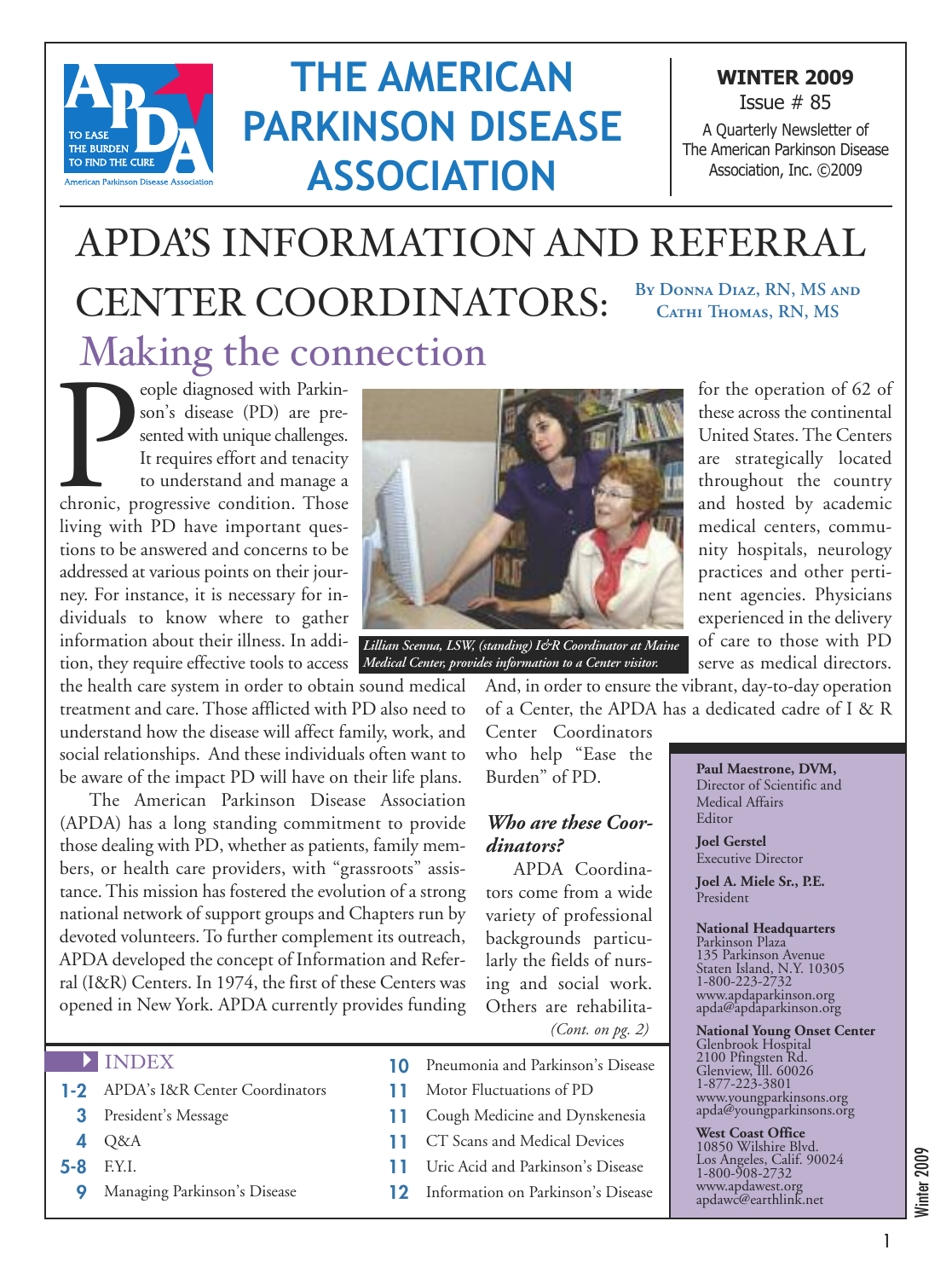#### APDA'S INFORMATION AND REFERRAL CENTER COORDINATORS: *(Cont. from pg. 1)*

tion specialists in physical, occupational, and speech/language therapy. Many coordinators have impressive expertise in areas such as health psychology, finance, management, and public relations. And, there are those who come with experience in academic, research, law, and community service.

Although coordinator qualifications are diverse, what is universal to all is a passion to offer patients, families, and the general community a better understanding of Parkinson's. Ultimately, coordinators hope to empower the Parkinson community by providing the skills to successfully manage the formidable challenges presented by the disease.

#### *What are the Coordinator's responsibilities?*

Coordinators represent the APDA on a local or regional level.The coordinator position is generally funded 20 hours per week by APDA. At the Centers, Coordinators are continually establishing and prioritizing realistic and obtainable goals based on the needs of their communities.

Responsibilities of the Coordinators include:

•Providing information and resources about PD, current therapies, and emerging research

•Offering programs to promote wellness and improved quality of life to those affected by this illness

•Establishing and maintaining support groups

•Offering consultation and assistance to volunteers

•Fostering public education and awareness of Parkinson's disease

•Providing a list of experts in movement disorders. On any one day, Coordinators may talk at length on



the telephone help-line (or via e-mail) with a newly-diagnosed person who is worried, a caregiver who is overwhelmed; a health care provider who is looking for a PD fitness program; a support group leader who is eager to hold an innovative meeting, or a local news reporter who is interested in recent research findings. Coordinators also have a strong presence in their communities. They crisscross their states, giving talks, running workshops, producing and distributing consumer-friendly publications, and, most importantly, meeting with the people they serve.

#### *What are Coordinators' unique contributions?*

As Coordinators spend time in their local settings, they often identify gaps in services that are essential for the well-being of the PD community. Based on talents and interest as well as available resources, APDA Coordinators have developed exciting novel programs.

For example, a number of Coordinators have designed and implemented comprehensive educational workshops for newly-diagnosed patients and families. These programs are in a "PD 101" format, i.e. they provide basic introductory information about the disease, treatment, support services, etc. In essence, these promote a good start for dealing with PD.

Coordinators also reach out to populations with certain needs. For instance, people living in rural areas that cannot easily attend PD-focused programs or access specialized neurological care are able to have their needs met through innovative interactive satellite conferencing. For people with other support constraints, Coordinators are able to offer information on services such as prescription coverage plans and in-home assistance as well as referrals for emergency response systems, respite care, fitness/aquatic therapy, and/or transportation programs.

In addition, Coordinators are well-positioned to understand the educational needs of health care providers. Many have developed curricula using a "train the trainer" model. For example, in order to ensure that nurses understand the importance of proper medication timing when patients are hospitalized, Coordinators will share correct information with a key staff person(s) who will then disseminate this to fellow staff members.

Recently implemented Coordinator projects have included initiatives such as design of a personal health record and communication booklet specific to PD as well as young-onset PD retreats that dovetail with the goals of APDA's national Young Onset Center in Illinois. And, *(Cont. on pg. 10)*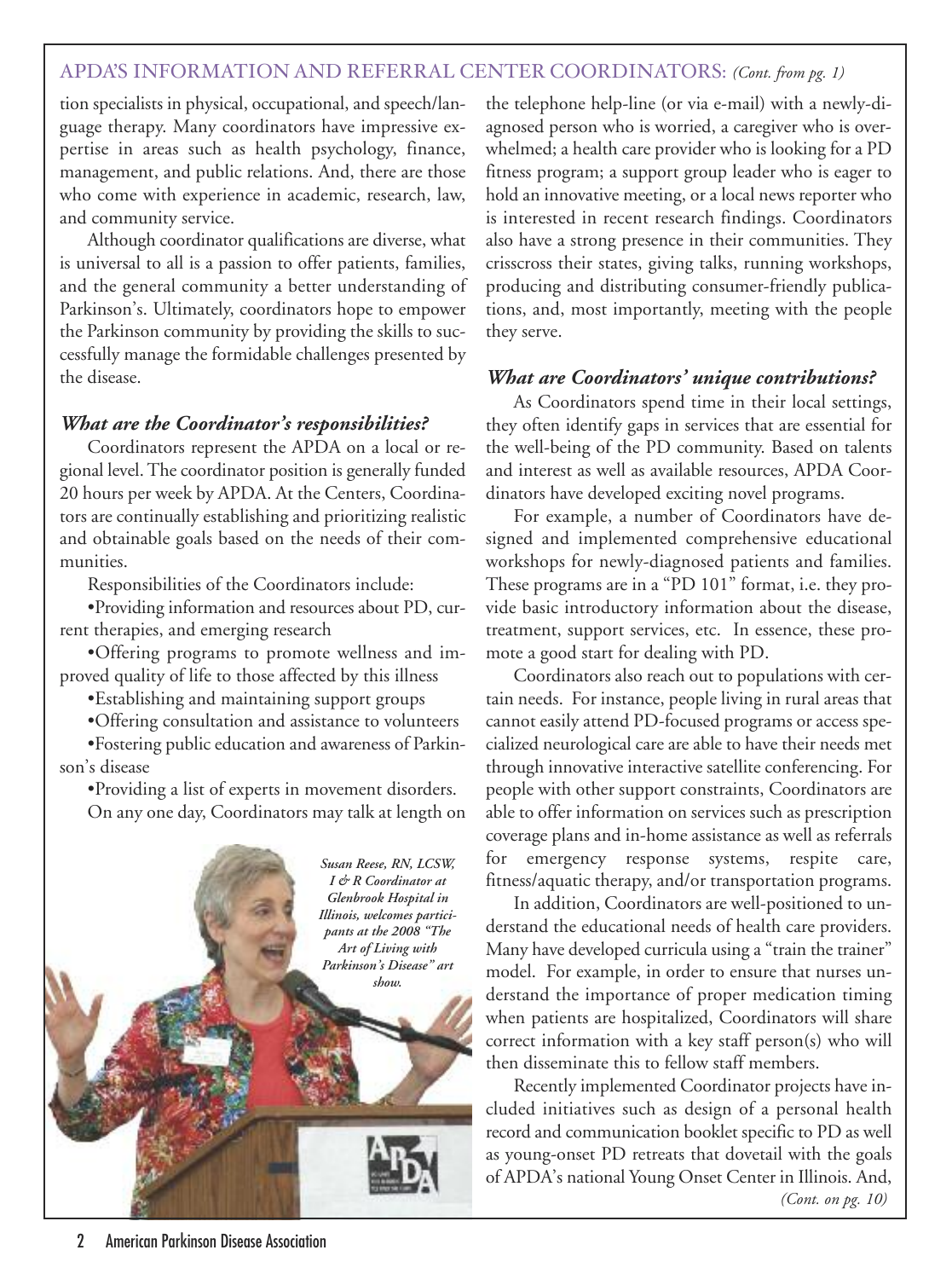#### PRESIDENT'S MESSAGE



I listen to all the doomand-gloom economic reports, and I w o n d e r wouldn't it be nice if diseases were subject to re-

cession? Instead of sadly hearing about stock averages falling precipitously, we would hear about cancer, diabetes and neurological disease rates drastically dropping. Instead of industries shrinking or going bankrupt, fatal and degenerative conditions would be in jeopardy of disappearing.

But, unfortunately, that is not reality. Indeed, as the American economy weakens, the stronghold of debilitating diseases is inversely affected. Funds for research, education and patient support are threatened. Indeed, is there anyone who does not know of an organization or individual affected by the Bernie Madoff scam? Even one of our Centers for Advanced Research has lost a significant annual grant through the demise of a foundation, where assets disappeared overnight.

We are fortunate, however, that ours is the country's largest grassroots organization, support-

## Dear Reader:

As you do,

ing America's 1.5 million people with Parkinson's disease, their caregivers and families. We do not depend upon government or public funding, nor do we rely on the generosity of a small core of major donors. Our strength is in the contributions of people from Maine to Washington and Florida to California who faithfully send what they can, when they can, to help us meet our mission to "Ease the Burden – Find the Cure" for Parkinson's disease.

Our Scientific Advisory Board will be convening in the near future to evaluate promising new research and recommend their funding to our board of directors. We believe that not only will our present donors continue their contributions to the best of their abilities, but also they will encourage their friends and neighbors to help us maintain our commitment to research support.

While we are looking to a new administration in Washington to increase health and research funding as well as allow greater freedom for scientific research, we must also continue our individual efforts to stamp out Parkinson's disease.

Sincerely,

Joel A. Miele Sr., P.E. President

### RISK OF DEVELOPING PARKINSON'S AND ALZHEIMER'S DISEASES CAN BE DRAMATICALLY REDUCED

report on "Environmental Threats to Health Aging", was published jointly by the Greater Boston Physicians for Social Re-**A** report on "Environmental Threats to Health Aging", was published jointly by the Greater Boston Physicians for Social Responsibility and the Science and Environmental Health Network and is available online at www.agehealthy.org.

The study discovered a multitude of conditions in the environment – including nutritional, chemical, physical and social – that have a direct influence on the risk of Parkinson's, Alzheimer's and related chronic diseases. It is clear from these findings that our activities in the areas of food and agriculture, energy, chemicals use, and social organization are key factors in the abnormal loss of neurological functions in older people throughout the modern world.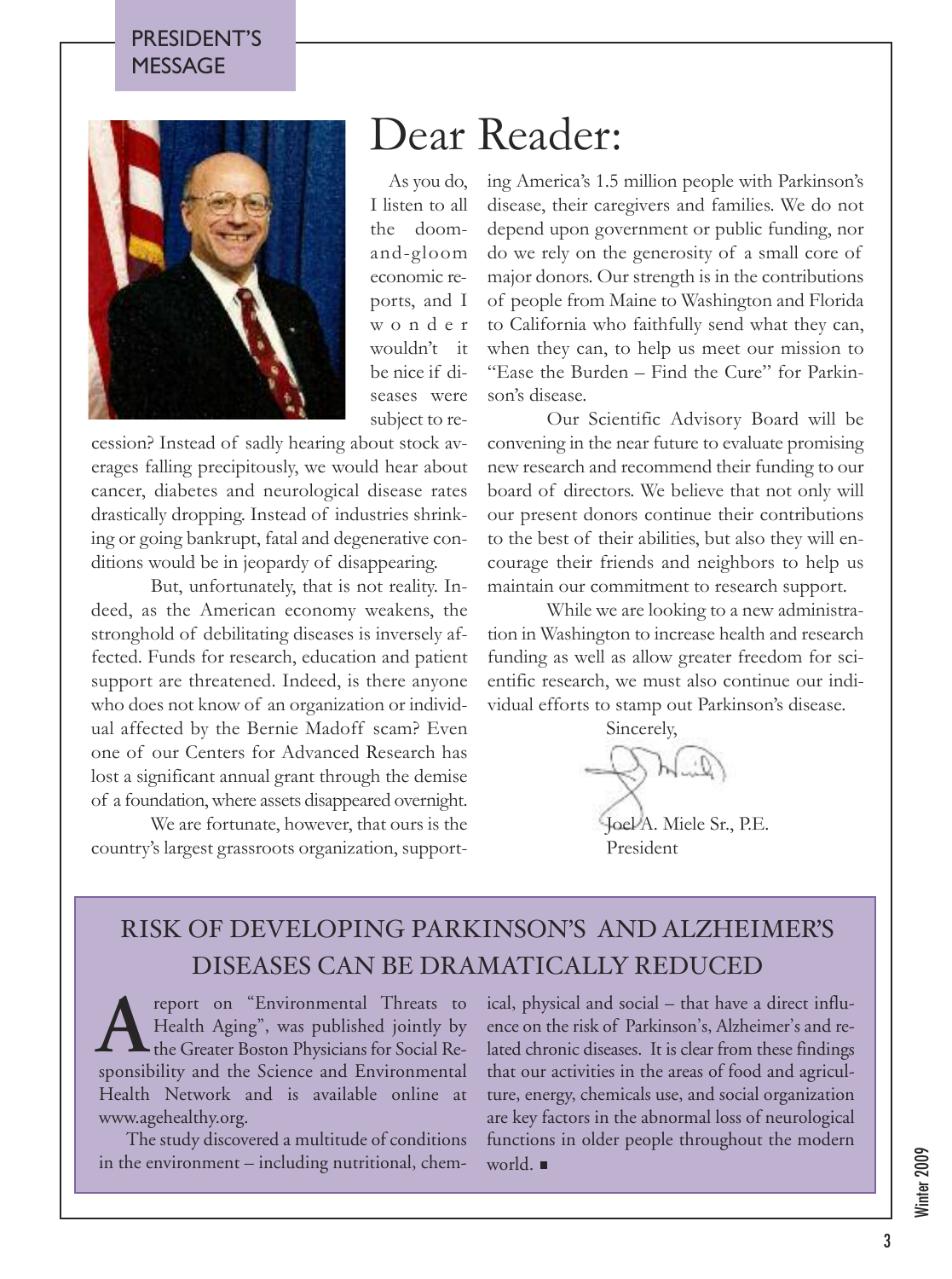

**Associate Professor of Neurology New York University, New York University of Nevada, Las Vegas N.Y. Institute of Technology, Old Westbur<sup>y</sup>**

Q: My husband is 74 years old and has had Parkinson's disease (PD) for four years. He did fall from a tree 15 years ago and landed on the ground unconscious. Is this one of the ways PD can develop?

A: There have been instances in which Parkinsonism has developed from a head injury and there have also been cases where it was thought that PD began earlier than it would have started because of a head injury. However, it is not commonly believed that a degenerative disorder like PD could be caused by a head injury.

Q: I have a friend who is 57 years old and was diagnosed with PD about two years ago. About nine months ago he began to experience an awful taste in his mouth that he describes as sour with apples and it makes him nauseous. He is currently on Mirapex, Lipitor, Centrum Silver and a baby aspirin.

A: This is not a typical symptom of PD or a side effect of medications used to treat PD, but the medications he is taking should be reduced and discontinued as there is a good chance one of the medications is causing this symptom.

Q: I have had PD for seven years and I have recently developed problems with my blood pressure. At times it is very high and at other times I feel as if I am going to faint. I am taking Mirapex, Sinemet and Comtan 1 tablet of each, four times a day.

A: Patients with PD may develop orthostatic hypotension, a condition where there is a decreased ability of the brain to regulate blood pressure during changes in posture, such as going from sitting to standing. This can be aggravated by the blood pressure lowering effect of some of the medications used to treat PD such as Mirapex. In some cases patients may faint and fall causing injury. In these cases, it is important to minimize medication which can lower blood pressure. In addition, other medications such as Florinef and/or Midodrine can be used to raise blood pressure.

Q: My husband suffers from PD for 17 years. It is impossible to get his medications just right. He is either flailing and twisting or unable to move at all. We have been to a bunch of neurologists and they say he should have the Deep Brain Stimulation surgery. What do you think? He is on Requip XL 24 mg every morning, Sinemet CR 50/200 and Sinemet 25/100 and Comtan 200 mg five times a day and Azilect 1 mg a day.

A: It sounds like you have maximized the medications used to treat PD; he is on a high dose dopamine agonist (Requip XL), a good amount of L-DOPA and two enzyme inhibitors (Comtan and Azilect) without much benefit. The subthalamic nucleus deep brain stimulation surgery should stabilize the "on/off" fluctuations.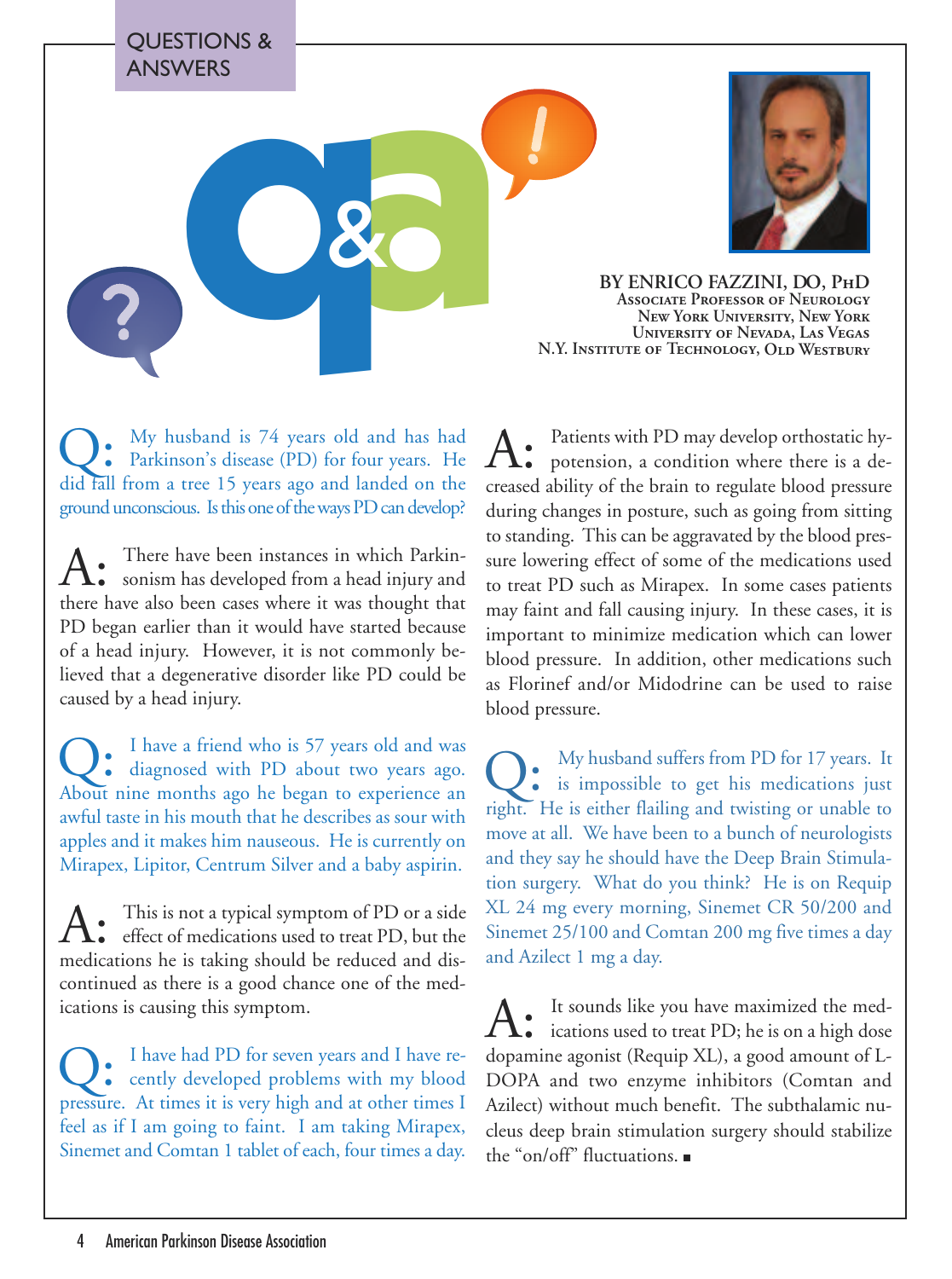### F.Y.I.

# Whatever he gives, he gives his best \*

When Ron Lippert of Will-<br>mar, Minn. was diagnosed<br>with PD in 1988 at age<br>38, his children were mar, Minn. was diagnosed with PD in 1988 at age 38, his children were 6, 5 and 2 years old. Little did he think that a decade later

his disease would become the rallying call for a family project that would raise awareness and funds for it as well as develop entrepreneurs of his two daughters and son, Luke.

The entrepreneurial venture began when Luke, 12, entered a school program called "Enterprising Kids," giving youngsters an opportunity to sell their wares at a local mall for one day each October. Luke's love of fishing was the lure in creating Luke's Lunker Lander (LLL) – a customized series of fishing hooks and spinners to land the "big ones." For you landlubbers, a lunker is a fish that is large for its species, usually a bass. Each model is \$2 and comes in an individual package with the chosen hook number,



*Luke Lippert shows off what his lunker landers can land.*

pound test line, and a card explaining how the business began and information about APDA. Buyers can also choose bead, float and spinner, blade colors.

Living in the "Land of Lakes," LLL had found a niche, and the entire Lippert family became involved. Mom, Scooter, suggested that a part of the proceeds be donated to APDA, and sisters Alex and Katie joined in to help their little brother. Ron contacted APDA for "Basic Information About Parkinson's Disease" booklets, which are distributed at selling points. And what began as an entrepreneurial learning venture by Luke has turned into a significant family business.

To date LLL, has sold almost 1,000 lures and Luke has sent a check for \$200 to APDA and is looking forward to adding to that. Mom and dad are very proud of their children's benevolent effort and their desire to make a difference in finding a cure for PD.

Interested fisherman can contact LLL at ronzie@charter.net for a complete order form.

\* Samuel Johnson (1709-1784)

## An APDA gift annuity assures a legacy plus a guaranteed income for life

The wisdom is that you can't have everything. That may depend, however, on what one defines as "everything." For instance, if looking for a guaranteed retirement income to last until death, and to include a spouse, to get an immediate tax deduction, and for good measure, leave a legacy to an important personal cause, then a charitable gift annuity may be just right.



While annuities' glamour dimmed in the "bigger-is-better" economy of the past few decades, they are looking much more attractive for risk-averse investors with an eye on long-term security. "A charitable gift annuity takes away the fear of outliving your retirement investment, and particularly in this environment, that your portfolio may disappear," says Joel Gerstel, APDA executive director. "While the payments may be a little less than that of *(Cont. on pg. 8)*

Winter 2009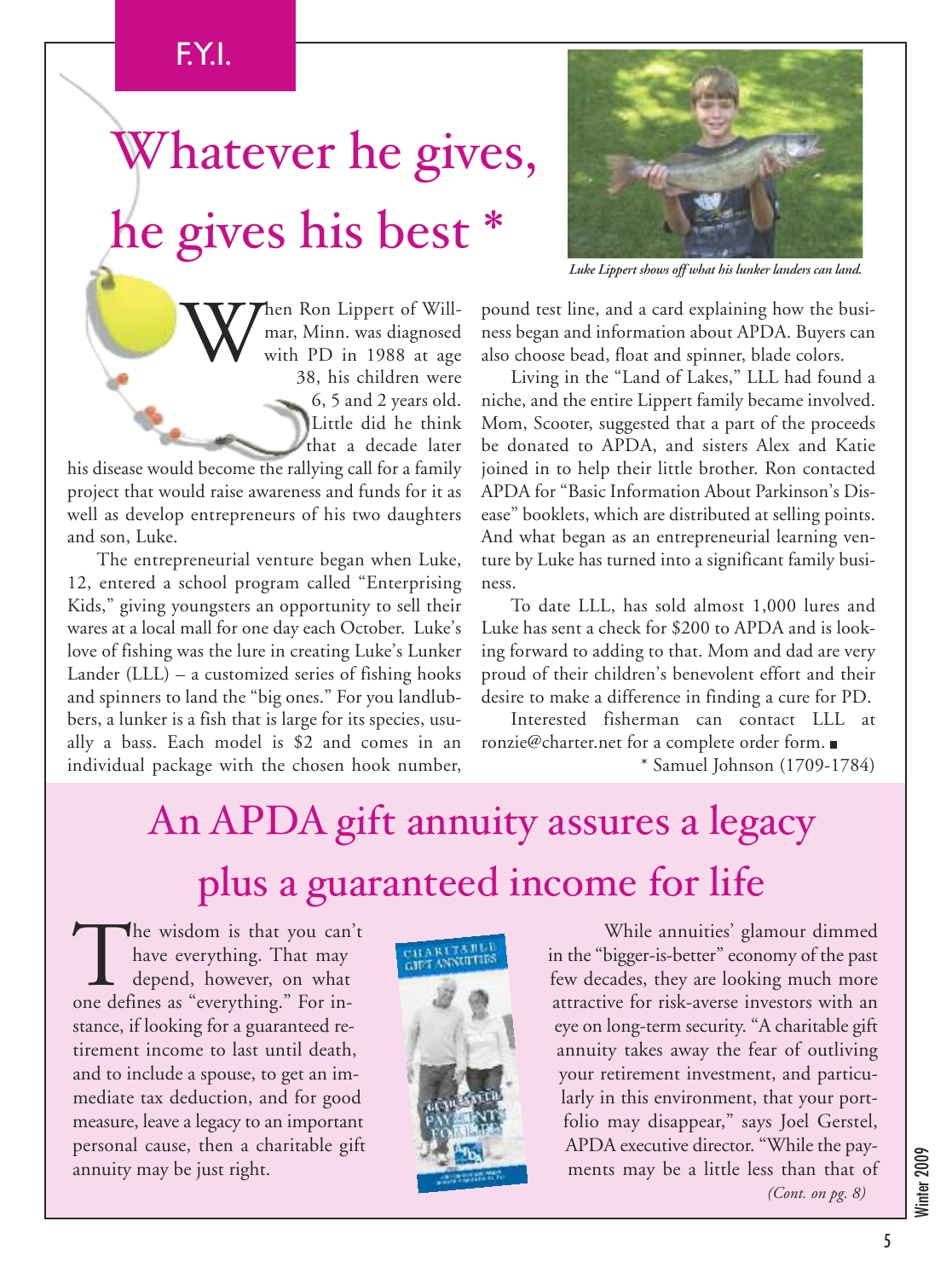### F.Y.I.

### AROUND THE COUNTRY

#### IN THE NORTHEAST

Hope springs eternal in **Vermont** as evidenced from its spring lineup of events and locales. The state's Awareness Day event, "Parkinson's Perspectives," will take place at the Lake Morey Resort, Fairlee, April 11.The daylong program includes well-known speakers, concurrent sessions on various PD-related topics and lunch. And, the now-famous Vermont Rock-a-thon is scheduled for June 13 in Burlington. Hundreds of athletes and couch potatoes are expected to take to their rocking chairs and rock for research dollars. Coordinator Jean Baker always includes a little rock-and-

roll music as well for those who can't sit too long. **New Jersey** I&R coordinator Elizabeth Schaaf, who

was a leader in art therapy for PD patients and caregivers and has lectured on the topic at international meetings, continues with a painting series, "Painting for Peace of Mind," at the Robert Wood Johnson University Hospital, New Brunswick, May 1. Elizabeth also coordinates a Parkinson's phone support group, "Living Well with PD," at 877-819-9147.

### IN THE WEST

APDA's **Washington** State Chapter now provides podcasts on 11 topics, among them "PD 101," "Deep Brain Stimulation Therapy," and "Medications in PD." The podcasts, which are available for listing online, downloading to a computer or loading onto a portable device, are accessible on the Chapter's Web site www.waparkinsons.org. The Chapter is also interested in users' input for additional topics. For the more gregarious, the chapter's seventh annual Magic of Hope Auction and Dinner will take place at the Madison Renaissance Hotel, Seattle, May 9.

**San Diego's** annual Marion Brodie Educational Symposium will be at the Scottish Rite Conference Center, March 5. This year's topic for patients, caregivers, family members and healthcare professionals is "A Day in the Life."

The **Nevada** Geriatric Education Center, in partnership with APDA, will present "Parkinson's Disease: Sharing Wisdom" April 21. The full-day symposium at the University of Reno will feature APDA's 2007 Fred Springer Award recipient Dr. J. Eric Ahlskog, professor of neurology at the Mayo Clinic (Rochester, Minn.), among its eminent speakers.

### IN THE SOUTH

The **Georgia** Chapter is looking to drive Parkinson's away with its annual golf tournament of the same name on March 14. The very popular event is held at the Smoke Rise Golf and Country Club in Stone Mountain , raising awareness about PD and funds for research and the chapter's respite program.

Here is an encouraging report for those wishing to raise funds for PD research but are hesitant because of inexperience. Faye Kern, Florida's west coast coordinator, reports that the **Tampa Bay Area** support groups joined forces for the first holiday market and netted \$17,358! The day-long collaborative effort on the grounds of the Tampa Garden Club on scenic Tampa Bay included lots of food and music, a cake walk for young and old, many merchandise vendors, a silent auction, clowns and Santa. Tom Curran, the local Fox News anchor, joined the festivities. Faye says with this success the first time out, everyone is looking toward next year. "Imagine what we can do with experience!"



*For APDA executive director Joel Gerstel, right, the recent death of seventerm Rhode Island senator Claiborne Pell, sponsor of the Pell Grants that provides financial aid to U.S. college students, brought to mind their meeting at a Rhode Island Chapter symposium several years ago. During a program break, the highly respected senator, often referred to as quirky, gave the APDA administrator his insights as a Parkinson's patient.*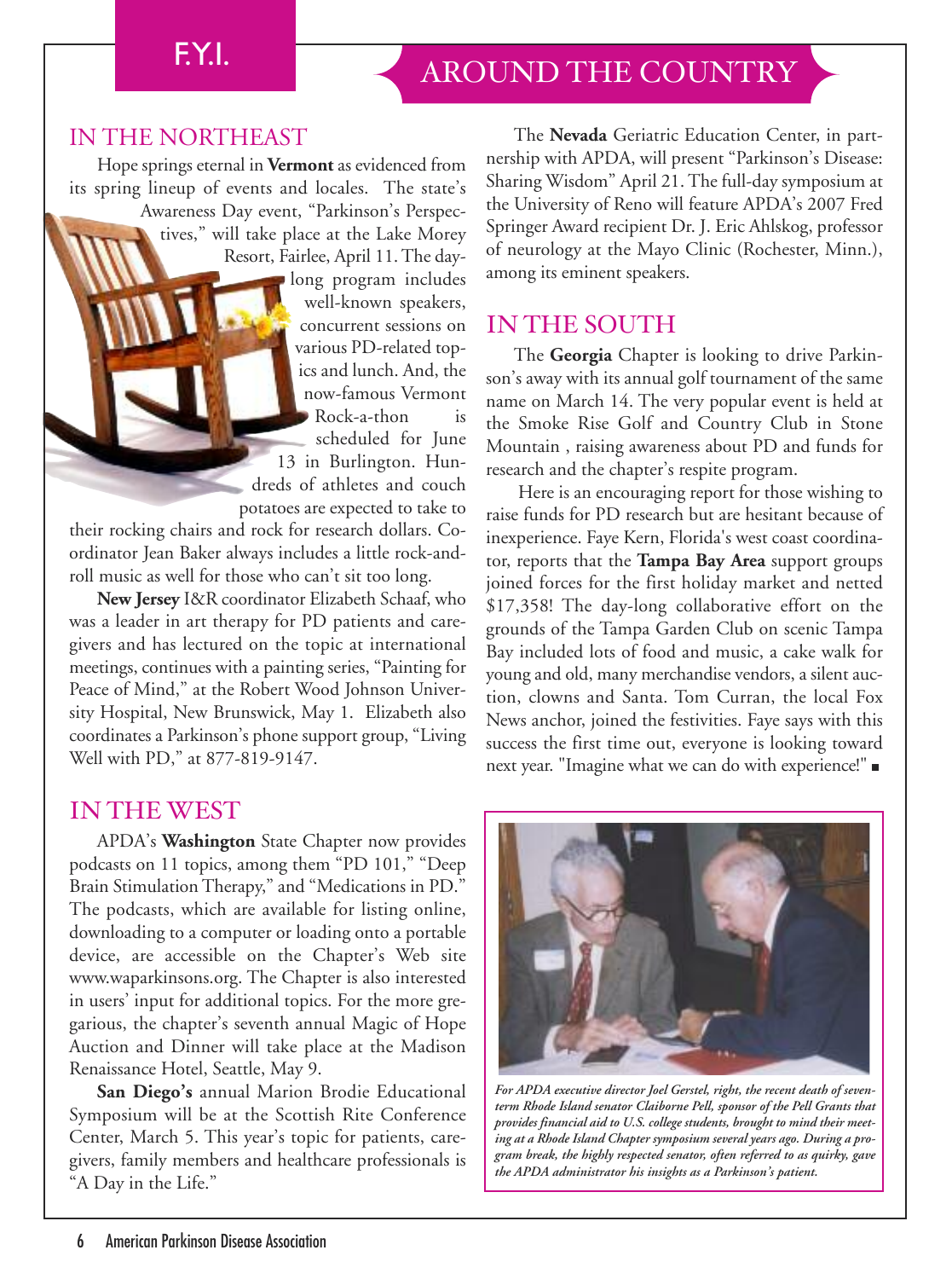### F.Y.I.

### Meet the new APDA chairman

Joel A. Miele Sr. was elected APDA's seventh president on Dec. 7 during the annual meeting in New York City. Mr. Miele has been a board member and officer more than 23 years.

A founding partner of the New York design, consulting, and forensic engineering firm Miele Associates, he is a highly honored engineer who has served as a New York City Planning Commission commissioner, and commissioner of the New York City Coastal Commission, the Department of Buildings, and the Department of Environmental Protection.

The new board chairman also has had a distinguished naval career and is a rear admiral on the retired list of the New York Naval Militia.

Mr. Miele lives in Queens, N.Y., where he and his wife of 50 years, Josephine, are active community members, serving on numerous boards and as volunteers. The Mieles are the parents of a son, Joel A. Miele, Jr. and two daughters, Vita Marie Chu, and Janet Ann Powers, and have seven grandchildren.

Also elected were Fred Greene, first vice president;



*Newly-elected chairman Joel A. Miele Sr., right, presents outgoing chairman Vincent N. Gattullo with a crystal thank you gift at APDA's annual meeting in December in New York.*

Patrick McDermott, second vice president; John Marangos, third vice president; and Elliot Shapiro, fourth vice president. Sally Ann Esposito-Browne and Nicholas Corrado were re-elected secretary and treasurer, respectively. Immediate past president Vincent Gattullo and Richard Russo were elected to the executive committee, and J. Patrick Wagner and Jerry Wells were re-elected committee members.

Eight members were re-elected directors and six people were elected emeritus board members.

During the meeting, Dennis Dickson, MD, received APDA's Fred Springer Award, presented annually to a physician or scientist who has made a major contribution toward easing the burden and finding the cure for Parkinson's disease. Dr. Dickson is director of the Mayo Clinic Neuropathology Laboratory in Jacksonville, Fla., and Principle Investigator of the Morris K. Udall Center of Excellence for Parkinson's Disease at Mayo. He also is the director of the Udall Centers' brain bank and a member of the APDA Scientific Advisory Board (SAB). Frederick Wooten, MD, SAB chairman and professor of neurology at the University of Virginia, presented an update on the status of the disease and promising research.

### APDA launches free e-newsletter

APDA's long-awaited e-newsletter was launched in January. The free monthly communication supplements APDA's Quarterly Newsletter that is received by more than 200,000 people internationally.

E-newsletter subscribers receive both the monthly newsletter, a "Parkinson's Tip of the Month," and periodic timely information about a PD issue.

"We are happy to be providing current news about what is happening in the fields of Parkinson's research and patient support and education," said Dr. Paul Maestrone, director of scientific and medical affairs, and editor of the hard-copy quarterly newsletter. "The e-newsletter's 'Parkinson's Tip of the Month' feature enhances APDA's efforts toward easing the burden for persons with PD, their families and caregivers."

Each issue includes an "Unsubscribe" button allowing for immediate discontinuation.

To subscribe send your full name and e-mail address to enews@apdaparkinson.org.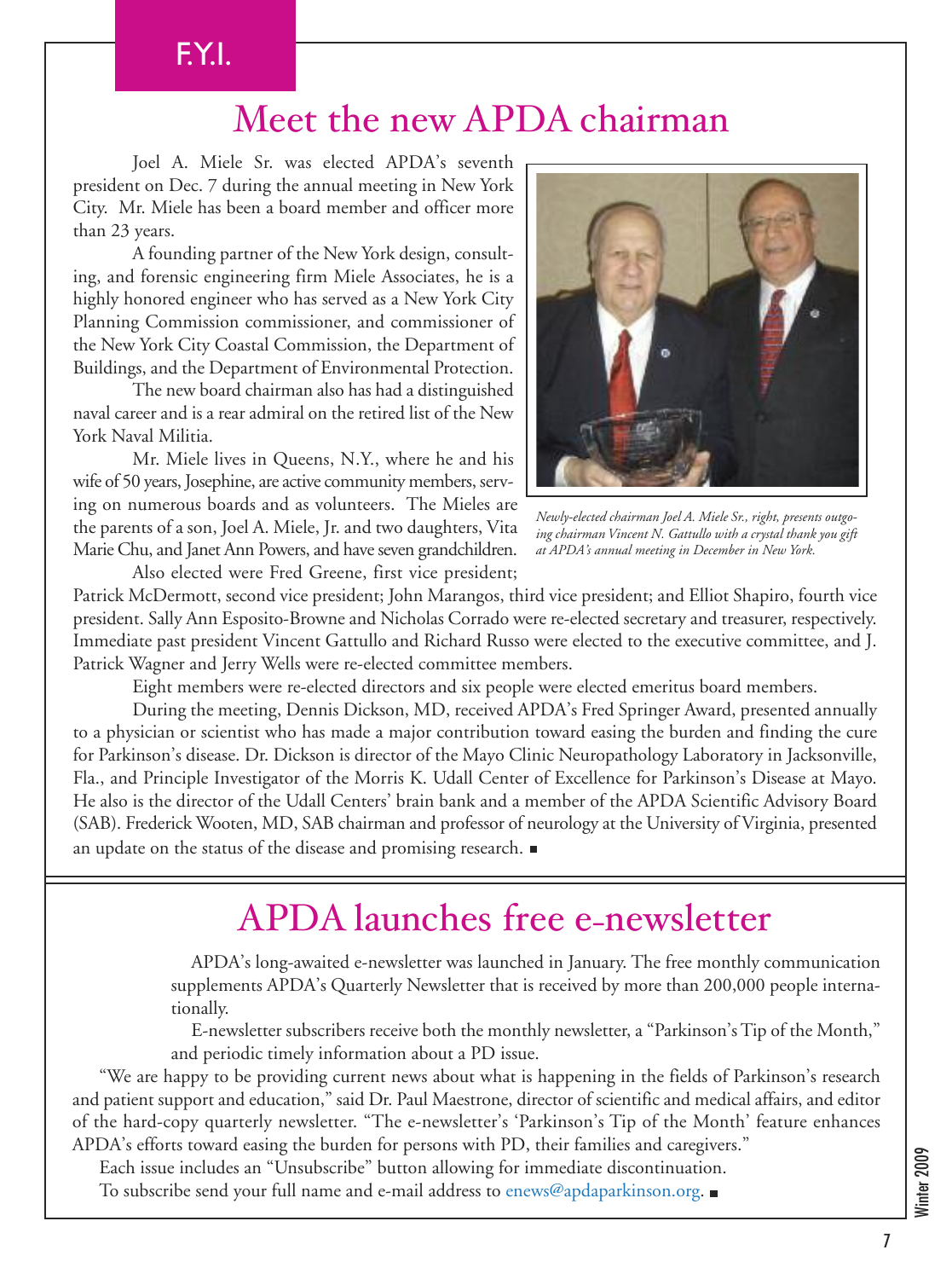#### YOUNG ONSET

 $\cup$  $\bigcirc$  $\approx$  $\mathsf{Z}_\mathsf{I}$  $\Xi$  $\approx$ 

### F.Y.I.

### Real talk in real time: Indiana couple making a real difference for many with YOPD

**By Julie Sacks Director, APDA National Young Onset Center**

"We can still live life!" That's what Rich Rozek, host of two PD Webcasts wants other young people with Parkinson's disease and their families to know.

It's been almost nine years since Rich was diagnosed with young onset Parkinson's disease. "It's been a struggle at times dealing with the changes, like losing some of the strength in my voice [a common side effect]." Rich may have some issues with his voice, but the honesty he and his wife Kim bring to their Web cast, "Parkinson's Disease Talk Live," streams through loud and clear.

Once a week, for the past year, the couple opened their life and their living room to the world. Their overall message is a positive one, but they are not afraid to deal frankly with serious issues. "We know what a tough experience this is to go through, especially at mid-life, when you're worried about taking care of the family, dealing with a job – and life in general – it's hard, very hard! The decisions we've made may not be right for other people, but we can tell them what we've learned from going through the process."

"Parkinson's Disease Talk Live" is currently being broadcast live at 11AM (CST) on BlogTalk Radio, one of the largest online talk show social sites. It is available for download and on Apple's iTunes after the air date. Kim, who co-hosted the show previously, is changing her role slightly this year. "She'll be working during the day," said Rich, "but she'll continue to call in from time to time to share that incredibly important spouse/caregiver perspective."

Rich and Kim have recently launched a second Web cast, The PD Cyber Support Group. The PD Cyber Support Group airs the first Tuesday of every month from 7pm to 9pm (CST) on Talk Show, an online site for community calls. The new PD Cyber Support Group operates much as attending a local support group would. It simply allows people to participate and join the discussion, by phone or online, and to share their experiences by texting each other on our chat board - in real time… worldwide!

APDA's National Young Onset Center is looking forward to collaborating with the Rozeks this year. Whether you are inspired to participate in their broadcasts or start something of your own, their success inspires us all to realize what a real difference we're capable of making.

To find out more about these Web casts, go to: www.PDTALKLIVE.com. To learn more about other educational and support programs and services, visit www.youngparkinsons.org or call 877-  $223 - 3801$ .

### An APDA gift annuity assures a legacy plus a guaranteed income for life *(Cont. from pg. 5)*

commercial insurers when the economy is healthy, the charitable gift annuity assures you, and if your choose, your spouse, guaranteed income for both your lives."

This is how a charitable gift annuity works. A person or couple contributes an amount to a 501c3 charity to receive an immediate sizeable tax deduction, depending on the contribution and current tax bracket. A hypothetical 65 year-old buying a \$100,000 annuity with immediate payout would receive approximately \$5,700 a year. If coverage includes a 60-year old spouse, the payment would be \$5,300 a year at current rates. At a chosen date, usually retirement, the payments begin and continue until the death of the insured. If there is a spouse clause, payments would continue for his/her lifetime. The tax deduction would reflect their present federal and state tax bracket.

"Most not-for-profits use the American Council on Gift Annuities payout rates," says Gerstel, "so the cause that will eventually benefit becomes an important factor in choosing."

More information is available from APDA's booklet, "Charitable Gift Annuities: Guaranteed Payments for Life," or by talking with Mr. Gerstel at 800-223-2732.■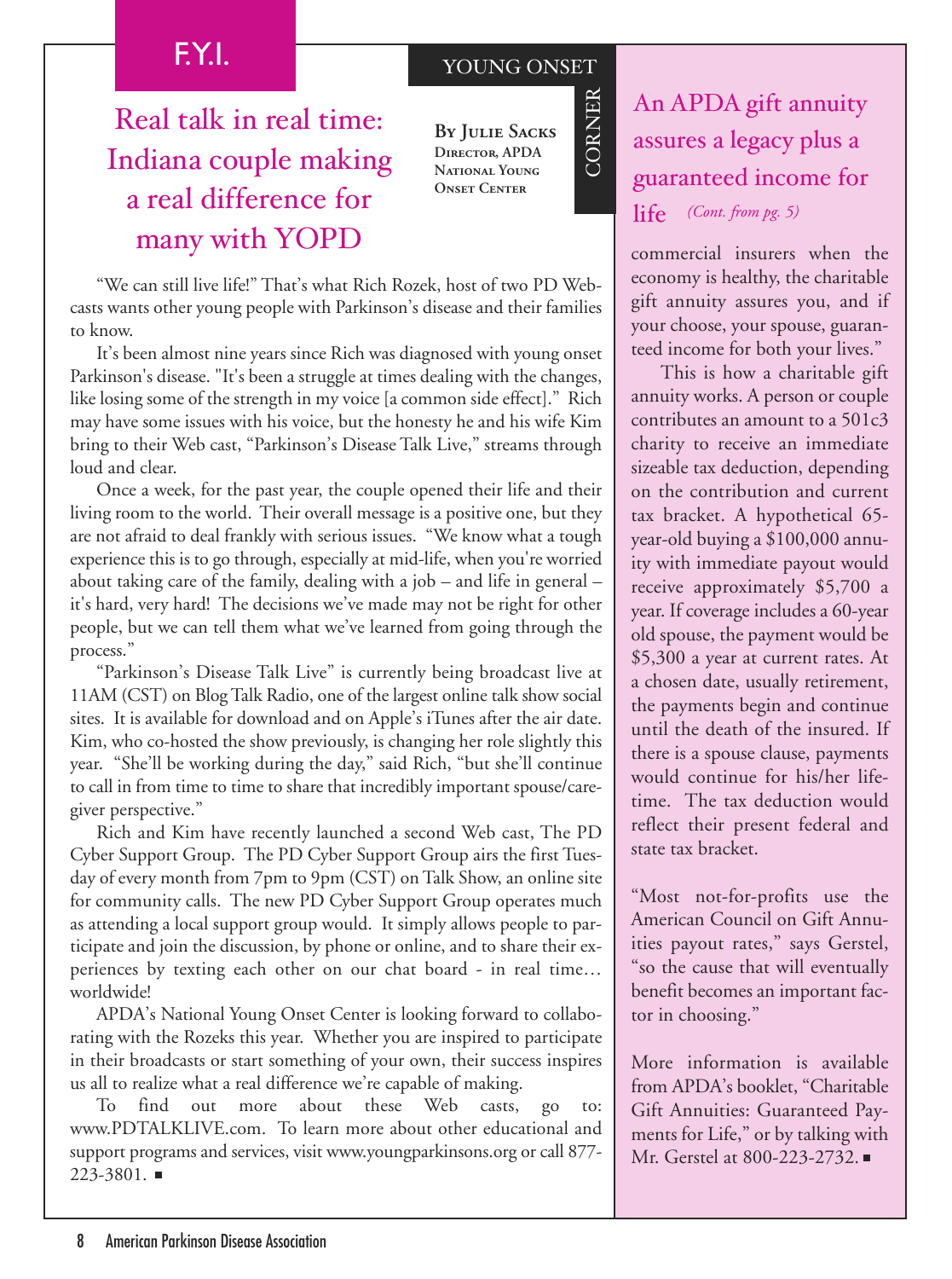

## MANAGING PARKINSON'S DISEASE

**By Erwin B. Montgomery, Jr., MD Professor, Department of Neurology Medical Director, APDA Information & Referral Center University of Wisconsin, Madison, WI**

here have been remarkable advances during the 30 years I have specialized in the treatment of Parkinson's disease. While we are able to do much more for many more patients, management of the disease has become more complic ing the 30 years I have specialized in the treatment of Parkinson's disease. While we are able to do much more for many more patients, management of the disease has become more complicated. Each advance presents its own concerns.

Increasingly, patients and caregivers must assume a greater responsibility; indeed, they must engage in a partnership with physicians and healthcare professionals in the patient's care. These "tidbits" may not get discussed during the patient's visit with the physician or health care professional and are not intended to supplant or replace thorough discussions between the patient and/or caregiver and the physician or healthcare professional. They also do not contain or reflect all the information or knowledge a patient or caregiver should have. Consider this a guide for discussion on Rotigotine (NeuPro® Patch), Ropinerole (Requip®), Promipexole (Mirapex®), and Carbidopa/Levodopa (Sinemet®)

#### **Excessive Sleepines**s:

Some patients taking these medications develop excessive daytime sleepiness that in rare cases has led to serious problems. Patients who have problems sleeping at night may be particularly prone to excessive daytime sleepiness. When patients are starting or increasing these medications, we often recommend they do so at a time where the demands for alertness, such as driving, are at a minimum as on a weekend. Patients who experience excessive sleepiness should avoid activities that require alertness, to prevent the possibility of injury to themselves or others.

#### **Gambling and impulse control problems:**

On rare occasions, patients on these medications may develop difficulty controlling their impulses. For example, some patients can develop an addiction to gambling, and substantial amounts of money can be lost before this is recognized. In addition to financial losses, this may cause severe stress in families. Patients, family members and caregivers should be on the lookout for these problems and consult with the health care provider if a problem is suspected.

#### **Undergoing Surgery or Medical Procedures**

Patients who undergo elective surgery or any medical procedure that may require withholding medications should consider a few issues. First, medications for Parkinson's disease should be continued with as little interruption or change in time of administration as possible. Patients often take their Parkinson's medications with a sip of water on the way to the operating room. Missing these medications could cause a worsening of the symptoms. There have been rare reports of a "neuroleptic-malignant syndrome" like condition associated with abrupt withdrawal of anti-Parkinson's disease medications.

Because the stress of surgery may temporarily worsen parkinsonian symptoms, it is important that the patient remain as physically active as possible, which may require the assistance of a physical therapist. In addition, the Parkinson's disease symptoms could complicate postoperative care.

*This articlewas adapted from the Madison,WIS. APDA Information and Referral Center, March 2008 Newsletter.*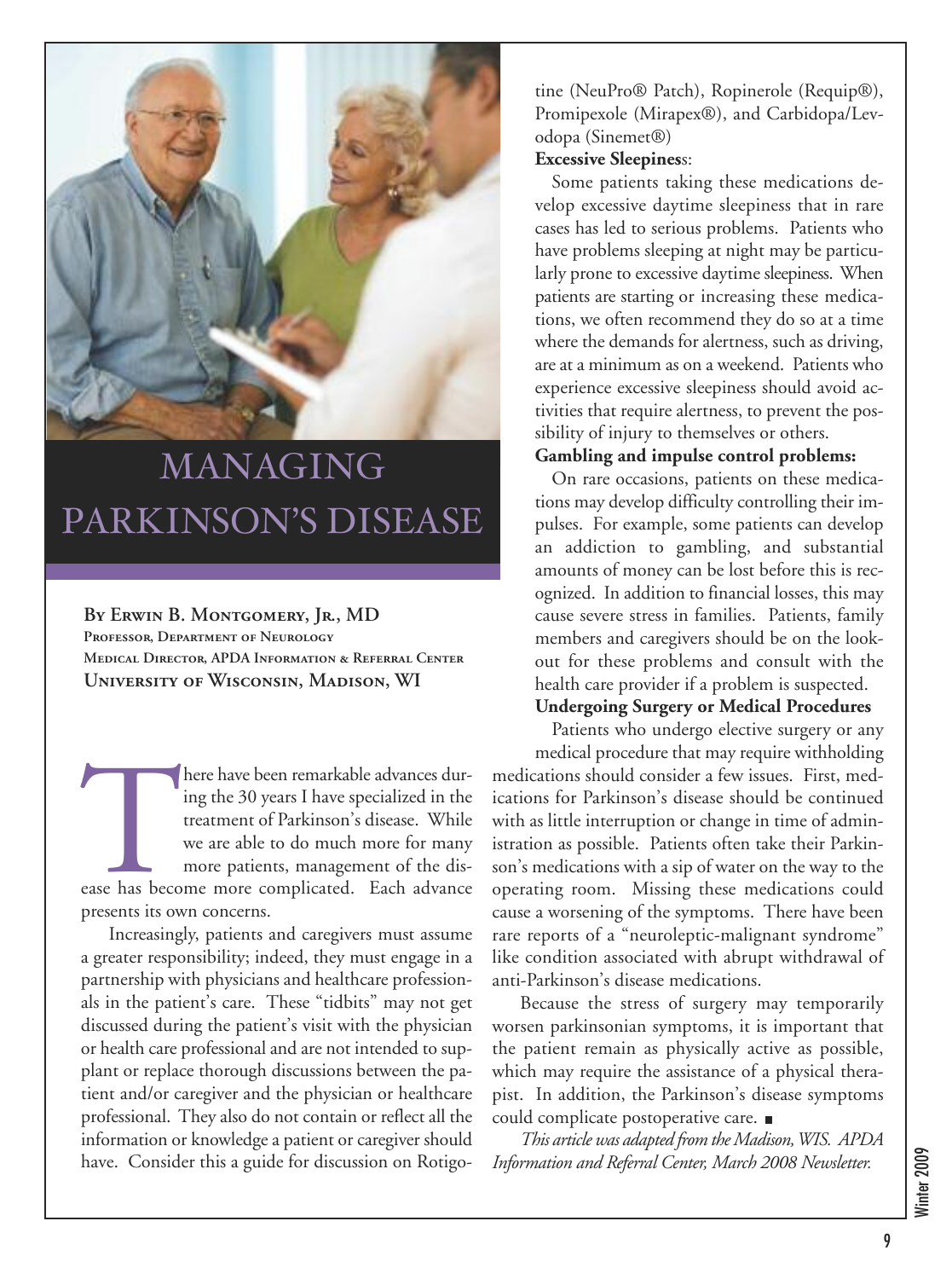#### APDA'S INFORMATION AND REFERRAL CENTER COORDINATORS: *(Cont. from pg. 2)*

because Coordinators understand that people with PD often have a desire to look beyond their disease and redefine themselves, they also assist individuals who wish to explore their imaginative spirit. Many coordinators have established avenues to accomplish this through PD artistic expression classes and creative exhibitions.

#### *How does APDA promote Coordinators development?*

 Firstly, when Coordinators are newly-hired, APDA makes a concerted effort to offer each one a



*Gigi Smith Gilcrease, RN, MBA, I & R Coordinator (3rd from right) at North Broward Medical Center in Florida, joins members of the APDA South Florida Chapter in recognizing the years of service of Lou and Edie Harris.*

sense of organizational support as well as warm camaraderie from other members within the association. Most Coordinators are geographically separated not only from the national office in Staten Island, N.Y. but also from fellow coordinators who are usually operating across state borders. Therefore, in 2005 APDA developed a mentoring program to provide novice Coordinators with a general orientation as well as preparation and training from a core of experienced Coordinators. This occurs through site visits and follow-up communication and support by senior Coordinator mentors.

 On an ongoing basis, all Coordinators are invited to attend the annual APDA national coordinator meeting. It is here, as a group, that Coordinators learn from guest experts as well as each other to expand their knowledge base and expertise. At this yearly convention, they are able to form strong connections with each other. These bonds continue when they return to their home Centers. Coordinators always feel they are an e-mail or phone call away from a trusted colleague.

 APDA recognizes that Coordinators are unique Parkinson outreach specialists and, because of this, the national organization fosters and promotes their continued professional growth. Coordinators, some with many years of

experience, have therefore become national Parkinson leaders in nursing, social service, and other disciplines. The Information and Referral Center Coordinators truly enhance the delivery of care in the field of movement disorders while working to fulfill the mission and goals of APDA.

#### *How can you connect with your local Coordinator?*

You can locate your nearest APDA I & R Center Coordinator by contacting the APDA National Office (1-800-223-APDA) or visiting www.apdaparkinson.org. Coordinators welcome and encourage calls, emails, and visit to their Centers. And, they look forward to meeting you in the community at support group meetings, educational seminars, health fairs, social gatherings, APDA Chapter events, and more!

Donna Diaz and Cathi A. Thomas are the Coordinators of the APDA I & R Centers at the Hospital of Saint Raphael in Connecticut and at the Boston University Medical Center in Massachusetts respectively.

### PNEUMONIA AND PARKINSON'S DISEASE

Researchers from the University of Pittsburgh School of Medicine reported in a recent issue of the journal Dysphagia that impaired coordination between breathing and swallowing might be the underlying cause of aspiration pneumonia in patients with Parkinson's disease. At least half of all Parkinson's patients report having difficulty swallowing, and a higher percentage show swallowing abnormalities on X-ray observation.

Aspiration pneumonia often develops as a complication of mealtime swallowing leading to the inhalation of food and drink. According to the researchers, the high prevalence of swallowing problems and risk of aspiration pneumonia in these patients may be due to flawed breathing and swallowing patterns.

These findings indicate that swallowing problems may be respiratory-based as well as neuromuscular-based, helping to explain why Parkinson's medications do not consistently help in improving swallowing.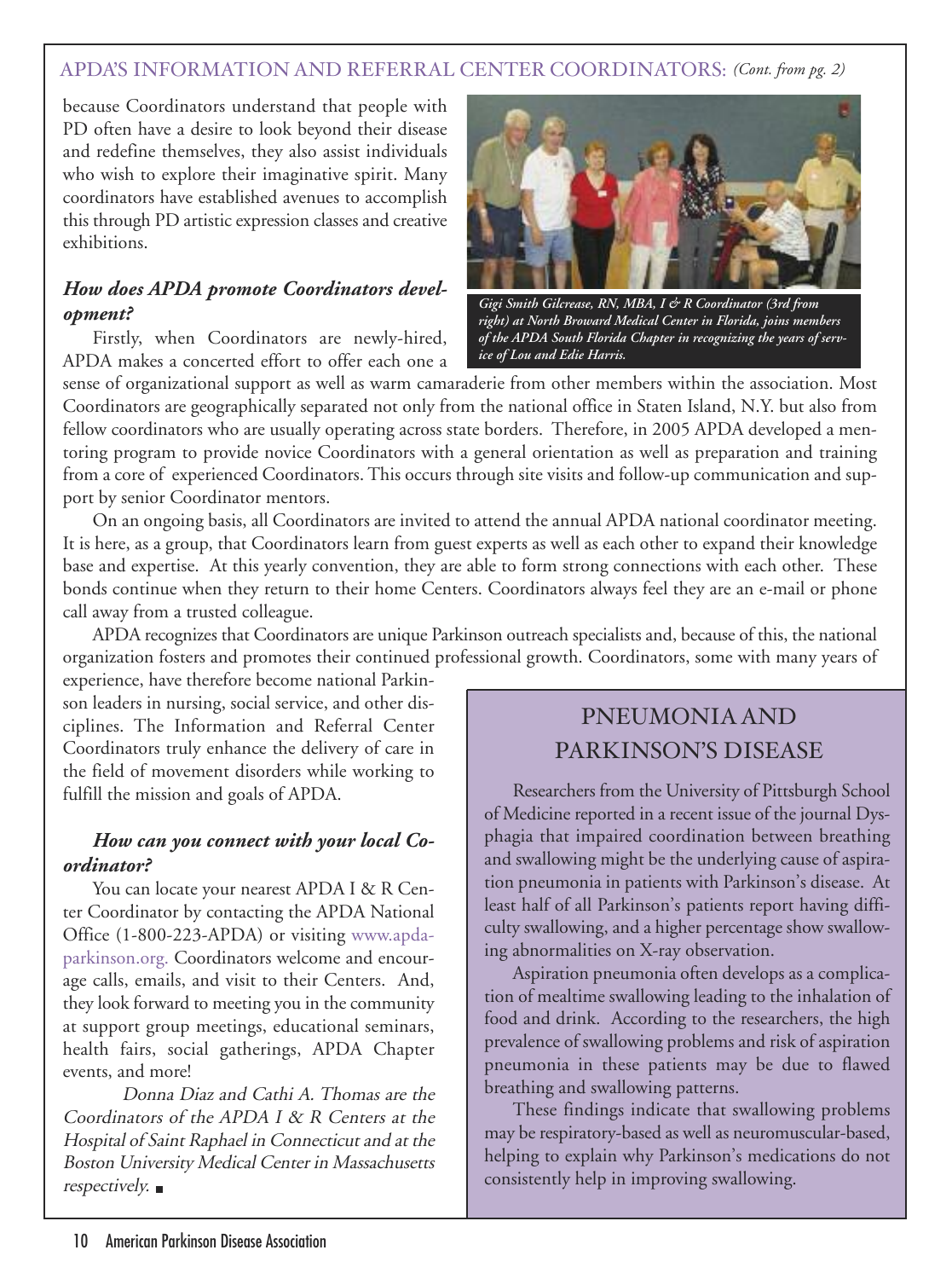#### MOTOR FLUCTUATIONS OF PARKINSON'S PATIENTS WITH ULCERS

Investigators in South Korea studied how *Helicobacter pylori* (HP) – the agent of gastric and duodenal ulcers – affects the clinical response to levodopa and whether its eradication could decrease motor fluctuation in patients with Parkinson's disease (PD). They compared the clinical response to L-dopa of HP noninfected and HP infected patients by reviewing home diaries. There were no differences in the age, disease duration, Hoehn and Yahr scale, UPDRS-III score, L-dopa daily dose, and frequency of dyskinesia between the HP noninfected and HP infected groups. HP infection can interfere with the absorption of L-dopa and cause motor fluctuations; elimination of this infection can decrease the motor fluctuations of HP infected PD patients.

### CT SCANS and MEDICAL DEVICES



The US Food and Drug Administration (FDA) announced that computed tomography (CT) scans can cause some medical devices to malfunction. CT scans deliver Xrays to the body, and the FDA found that external and some internal medical devices can be damaged by them.

There have been no deaths reported from CT exposure, but some patients have reported problems with devices such as pacemakers, defibrillators, neurostimulators (used for deep brain stimulation), and internally and externally worn pumps that administer drugs. Some of the problems reported include changes in the rate that the pacemaker regulates the heartbeat and problems with insulin pumps. Also, CT exposure has caused neurostimulators to deliver shocks that were not intended.

The complications from CT scanning are different from the problems with magnetic resonant imaging (MRI). The FDA is not sure if the increase in the number of malfunctions associated with CT scans is caused by more CT scans being done, more of the devices being used by patients, newer machines delivering higher strength X-rays, or more people reporting the complications. Until the cause is determined, the FDA recommends that everyone involved in patients care, including X-ray technicians, know about implanted or external devices. If you have a neurostimulator, be sure that your healthcare provider turns it off during the scan. Afterward, your device should be checked to make sure it works properly, even if you turned it off during the scan. Do not hesitate to talk to your healthcare provider if you have any questions.

*This article was adapted from the October 2008 newsletter of the APDA Alamo area Parkinson's Support Group in San Antonio, TX*

### URIC ACID AND PARKINSON'S DISEASE

Investigators in Israel and at the New Jersey School of Medicine and Dentistry found uric acid may play a role in the development and progression of Parkinson's disease (PD). Among PD patients serum urate (SU) levels were found lower than in controls. Uric acid is a natural antioxidant that may reduce oxidative stress, a mechanism thought to play a role in the pathogenesis of PD. High serum urate (SU) levels reduced the risk of developing PD and correlate with a slower progression of the disease.

It is possible that a high purine diet in patients with PD may slow progression of the disease.  $\blacksquare$ 

### COUGH MEDICINE AND DYSKI-NESIA IN PARKINSON'S DISEASE

A cough suppressant may help to control the involuntary movements (dyskinesias) that are a disabling side effect for people with Parkinson's disease taking levodopa.

Researchers at Oregon Health and Science University and at the Portland Veterans Affairs Medical Centre found that dextromethorphan, used in cold and flu medications including Robitussin and Vicks, suppresses dyskinesias in rats.

The same researchers also investigated BMY-14802, a drug previously tested in people with schizophrenia, and found it to be safe and work better in suppressing dyskinesias in rats than dextromethorphan.